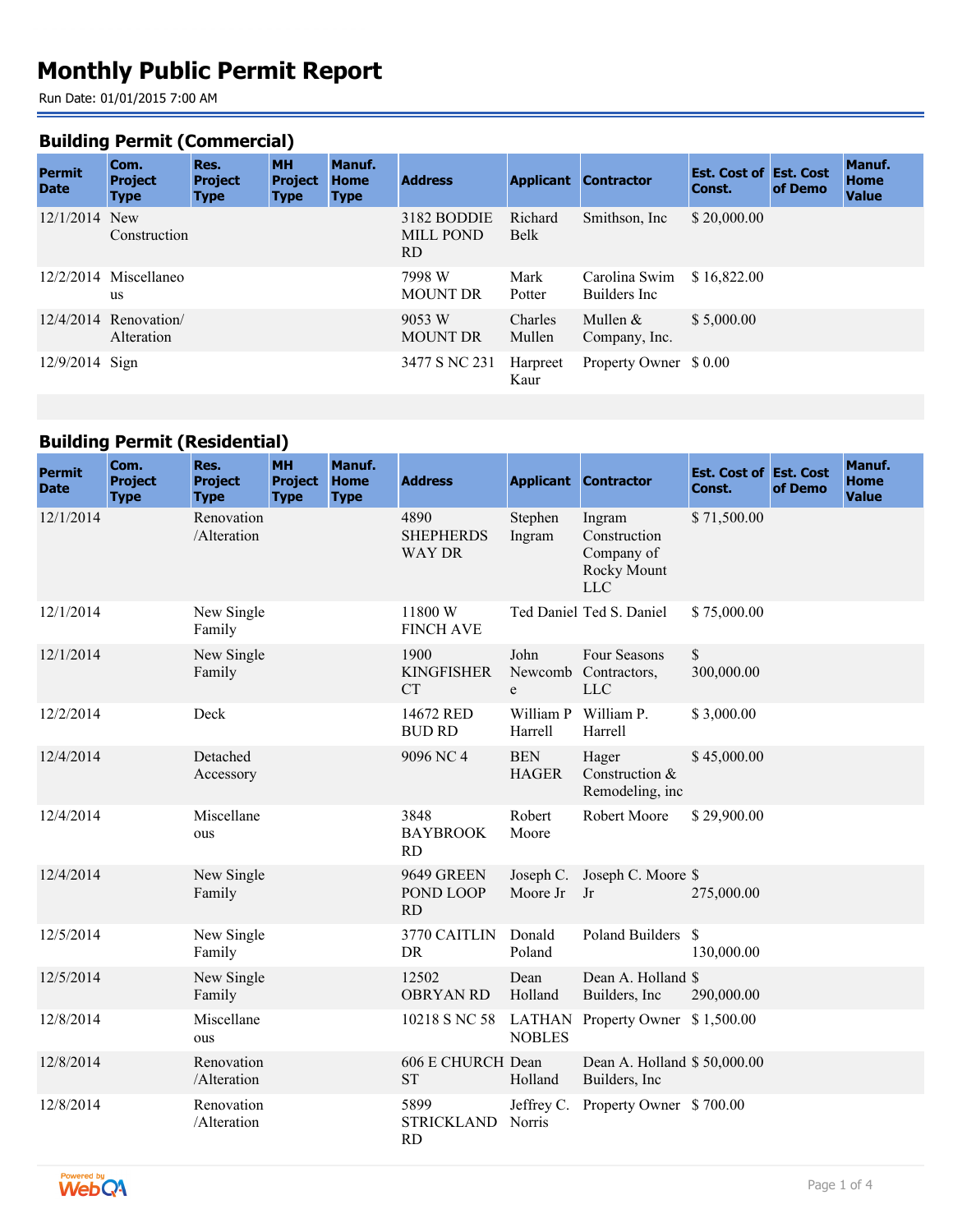## **Building Permit (Residential)**

| <b>Permit</b><br><b>Date</b> | Com.<br><b>Project</b><br><b>Type</b> | Res.<br><b>Project</b><br><b>Type</b> | <b>MH</b><br><b>Project</b><br><b>Type</b> | Manuf.<br><b>Home</b><br><b>Type</b> | <b>Address</b>                               |                                           | <b>Applicant Contractor</b>                              | <b>Est. Cost of Est. Cost</b><br>Const. | of Demo | Manuf.<br><b>Home</b><br><b>Value</b> |
|------------------------------|---------------------------------------|---------------------------------------|--------------------------------------------|--------------------------------------|----------------------------------------------|-------------------------------------------|----------------------------------------------------------|-----------------------------------------|---------|---------------------------------------|
| 12/8/2014                    |                                       | Deck                                  |                                            |                                      | 2570<br><b>BRANDYMILL Nelms</b><br>DR        | Kory                                      | Property Owner \$1,000.00                                |                                         |         |                                       |
| 12/8/2014                    |                                       | Detached<br>Accessory                 |                                            |                                      | 2570<br><b>BRANDYMILL Nelms</b><br><b>DR</b> | Kory                                      | Property Owner \$3,300.00                                |                                         |         |                                       |
| 12/9/2014                    |                                       | Addition<br>(covered)                 |                                            |                                      | 784 W<br><b>HILLARDSTO</b><br>N RD           | <b>J MOORE</b>                            | THOMAS Property Owner \$9,000.00                         |                                         |         |                                       |
| 12/9/2014                    |                                       | New Single<br>Family                  |                                            |                                      | 5882 TOMMY<br><b>RD</b>                      | <b>JOHN</b><br><b>NEWCO</b><br><b>MBE</b> | Four Seasons<br>Contractors,<br><b>LLC</b>               | \$<br>250,000.00                        |         |                                       |
| 12/9/2014                    |                                       | Miscellane<br>ous                     |                                            |                                      | 6021 DEANS<br><b>ST</b>                      | Chris<br>Fisher                           | Chris Fisher                                             | \$12,000.00                             |         |                                       |
| 12/10/201<br>4               |                                       | Addition<br>(covered)                 |                                            |                                      | 6371<br>HARRISONTO Glassey<br>WN RD          | Keith                                     | Keith Glassey                                            | \$8,000.00                              |         |                                       |
| 12/11/201<br>4               |                                       | New Single<br>Family                  |                                            |                                      | 13032 W OLD<br><b>SPRING RD</b>              | Charles<br>Mullen                         | Mullen &<br>Company, Inc.                                | \$<br>200,000.00                        |         |                                       |
| 12/12/201<br>4               |                                       | New Single<br>Family                  |                                            |                                      | 3377<br><b>ELMWOOD RD Burris</b>             | David                                     | <b>Colony Homes</b><br>of Rocky<br>Mount, LLC            | \$<br>100,000.00                        |         |                                       |
| 12/12/201<br>4               |                                       | New Single<br>Family                  |                                            |                                      | 793 GOOSE<br><b>CHASE CT</b>                 | William<br>Foote                          | Foote &<br>Moorefield Inc                                | \$<br>240,000.00                        |         |                                       |
| 12/12/201<br>4               |                                       | Detached<br>Accessory                 |                                            |                                      | <b>RD</b>                                    | <b>GONZAL</b><br>EZ<br><b>JAIMES</b>      | 5995 WINTERS NESTOR Property Owner \$5,000.00            |                                         |         |                                       |
| 12/15/201<br>4               |                                       | Renovation<br>/Alteration             |                                            |                                      | 2597<br><b>BRANDYMILL Williams</b><br>DR     | Anthony                                   | Anthony<br>Williams                                      | \$29,000.00                             |         |                                       |
| 12/15/201<br>$\overline{4}$  |                                       | New Single<br>Family                  |                                            |                                      | 401 N PINE ST Erader                         | Mills                                     | Erader Mills                                             | \$67,000.00                             |         |                                       |
| 12/15/201<br>4               |                                       | New Single<br>Family                  |                                            |                                      | 3829<br><b>MIDDLETON</b><br>DR               | John<br>Newcomb<br>e                      | Four Seasons<br>Contractors,<br><b>LLC</b>               | \$<br>210,000.00                        |         |                                       |
| 12/15/201<br>$\overline{4}$  |                                       | New Single<br>Family                  |                                            |                                      | 5723<br>DAUGHTRIDG Wesley<br>$E$ RD          | James<br>Gupton                           | Property Owner \$                                        | 200,000.00                              |         |                                       |
| 12/17/201<br>4               |                                       | Addition<br>(covered)                 |                                            |                                      | 3301<br><b>BENVENUE</b><br><b>RD</b>         | <b>Buster</b><br>Dawson                   | Dawson<br>Construction<br>Services, Inc                  | \$24,650.00                             |         |                                       |
| 12/17/201<br>$\overline{4}$  |                                       | Addition<br>(covered)                 |                                            |                                      | 7865 MECUM<br>RD                             | Gene<br>Piotrkows<br>ki                   | Gene<br>Piotrkowski                                      | \$18,000.00                             |         |                                       |
| 12/17/201<br>4               |                                       | New Single<br>Family                  |                                            |                                      | 4071<br><b>ASHBROOK</b><br><b>RD</b>         | Johnny<br>High                            | Highland<br>Company of<br>Eastern North<br>Carolina, LLC | \$<br>170,000.00                        |         |                                       |

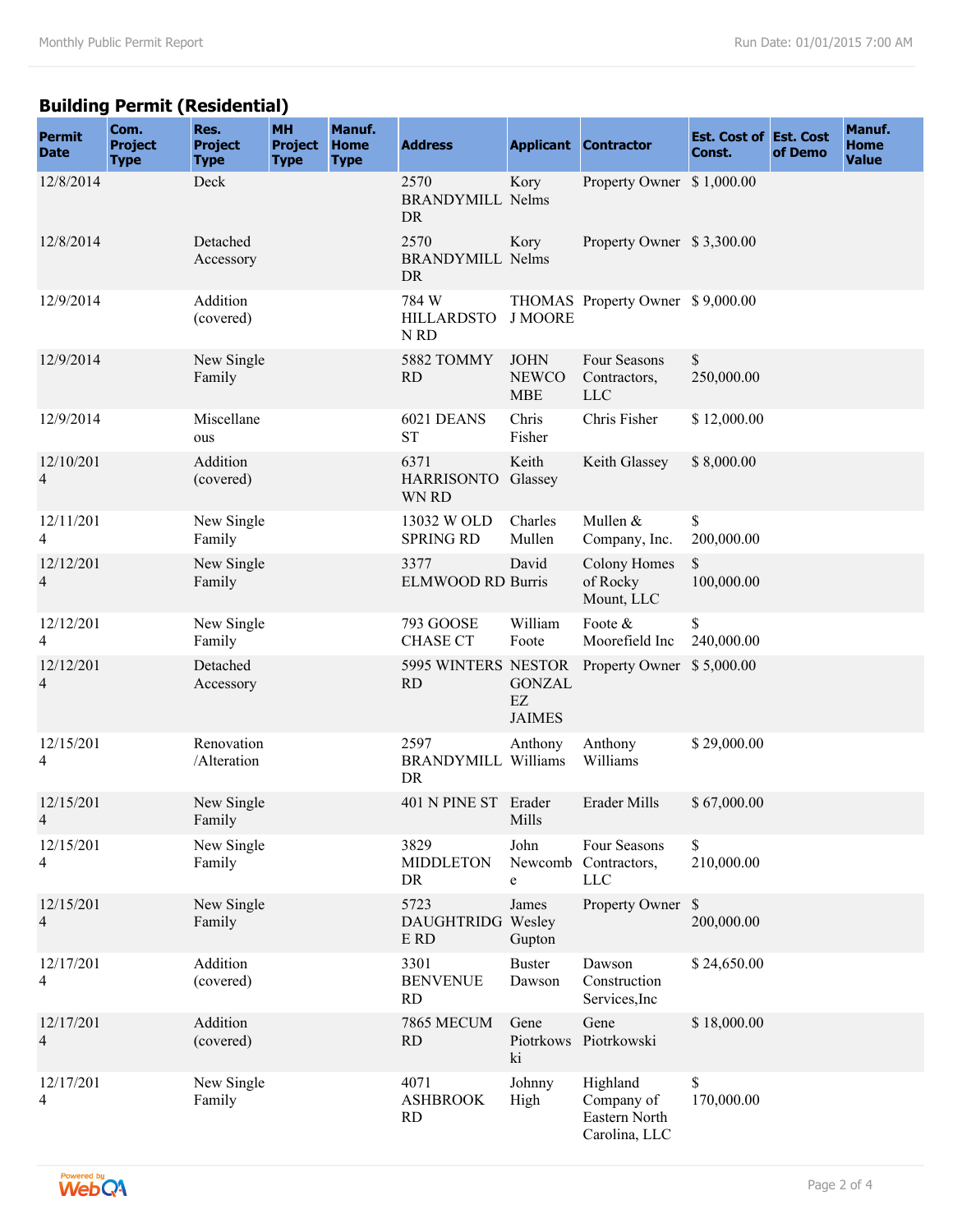## **Building Permit (Residential)**

| <b>Permit</b><br><b>Date</b> | Com.<br><b>Project</b><br><b>Type</b> | Res.<br><b>Project</b><br><b>Type</b> | <b>MH</b><br><b>Project</b><br><b>Type</b> | Manuf.<br><b>Home</b><br><b>Type</b> | <b>Address</b>                                 |                 | <b>Applicant Contractor</b>                              | <b>Est. Cost of Est. Cost</b><br>Const. | of Demo | Manuf.<br><b>Home</b><br><b>Value</b> |
|------------------------------|---------------------------------------|---------------------------------------|--------------------------------------------|--------------------------------------|------------------------------------------------|-----------------|----------------------------------------------------------|-----------------------------------------|---------|---------------------------------------|
| 12/17/201<br>4               |                                       | New Single<br>Family                  |                                            |                                      | 4031<br><b>ASHBROOK</b><br><b>RD</b>           | Johnny<br>High  | Highland<br>Company of<br>Eastern North<br>Carolina, LLC | \$<br>175,000.00                        |         |                                       |
| 12/17/201<br>$\overline{4}$  |                                       | New Single<br>Family                  |                                            |                                      | 9420 BRAY RD Edward                            | Cozart          | Cozart<br>Company, Inc.                                  | \$<br>175,000.00                        |         |                                       |
| 12/19/201<br>4               |                                       | Detached<br>Accessory                 |                                            |                                      | 1052 E OLD<br><b>SPRING RD</b>                 | James<br>Miller | Miller<br>Construction, J<br>D                           | \$39,400.00                             |         |                                       |
| 12/19/201<br>4               |                                       | New Single<br>Family                  |                                            |                                      | 10516 W NC 97 Ben Hager Hager                  |                 | Construction $&$<br>Remodeling, inc.                     | \$<br>215,000.00                        |         |                                       |
| 12/23/201<br>4               |                                       | Detached<br>Accessory                 |                                            |                                      | 3805 N<br><b>BROWNTOWN Womble</b><br><b>RD</b> | Jimmy           | Property Owner \$10,000.00                               |                                         |         |                                       |
| 12/29/201<br>4               |                                       | Miscellane<br>ous                     |                                            |                                      | 108 BARNES<br><b>ST</b>                        | Robert<br>Lucas | Occupant                                                 | \$300.00                                |         |                                       |
| 12/30/201<br>4               |                                       | Moving<br><b>Building</b>             |                                            |                                      | 4856 DAVIS<br><b>RD</b>                        | Lenno<br>Thorne | Property Owner \$7,200.00                                |                                         |         |                                       |
| 12/31/201<br>4               |                                       | New<br>Duplex                         |                                            |                                      | 905 BRAKE ST Greg                              | Wheeler         | Wheeler<br><b>Builders</b>                               | \$51,000.00                             |         |                                       |

## **Demolition**

| <b>Permit</b><br><b>Date</b> | Com.<br><b>Project</b><br><b>Type</b> | Res.<br><b>Project</b><br><b>Type</b> | <b>MH</b><br><b>Project</b><br><b>Type</b> | Manuf.<br><b>Home</b><br><b>Type</b> | <b>Address</b>                  |                         | <b>Applicant Contractor</b>    | <b>Est. Cost of Est. Cost</b><br>Const. | of Demo    | Manuf.<br><b>Home</b><br><b>Value</b> |
|------------------------------|---------------------------------------|---------------------------------------|--------------------------------------------|--------------------------------------|---------------------------------|-------------------------|--------------------------------|-----------------------------------------|------------|---------------------------------------|
| 12/4/2014                    |                                       |                                       |                                            |                                      | <b>5662 STONE</b><br>WHITLEY RD | Daryl<br><b>Stone</b>   | Occupant                       |                                         | \$1,000.00 |                                       |
| 12/5/2014                    |                                       |                                       |                                            |                                      | 7088<br>STRICKLAND<br>RD.       | <b>DANNY</b><br>M. VICK | Jackie Waddell<br>M.Hm. Movers |                                         | \$600.00   |                                       |

### **Manufactured Home Permit**

| <b>Permit</b><br><b>Date</b> | Com.<br><b>Project</b><br><b>Type</b> | Res.<br><b>Project</b><br><b>Type</b> | <b>MH</b><br><b>Project</b><br><b>Type</b> | Manuf.<br><b>Home</b><br><b>Type</b> | <b>Address</b>                        | <b>Applicant</b>        | <b>Contractor</b>                       | <b>Est. Cost of Est. Cost</b><br>Const. | of Demo | <b>Manuf.</b><br><b>Home</b><br><b>Value</b> |
|------------------------------|---------------------------------------|---------------------------------------|--------------------------------------------|--------------------------------------|---------------------------------------|-------------------------|-----------------------------------------|-----------------------------------------|---------|----------------------------------------------|
| 12/2/2014                    |                                       |                                       |                                            | Modular Off-Frame 10674<br>Modular   | <b>BURGESS RD</b>                     | Woodrow<br><i>Isaac</i> | Homes By<br>Vanderbuilt                 |                                         |         | S<br>141,000.00                              |
| 12/2/2014                    |                                       |                                       |                                            | Modular Off-Frame 6489<br>Modular    | <b>CROWNED CT</b>                     | Jeremy<br>Stollard      | Greenville<br>Housing Center            |                                         |         | \$<br>122,000.00                             |
| 12/8/2014                    |                                       |                                       | <b>HUD</b>                                 | Multi-<br>Sectional                  | 9567 SAGE<br><b>MEADOWS RD Espino</b> |                         | Yolanda P. Eatmon Mobile<br>Home Movers |                                         |         | \$30,000.00                                  |
| 12/8/2014                    |                                       |                                       | <b>HUD</b>                                 | Multi-<br>Sectional                  | 12060<br>ROCKSIDE RD Hinton           | Kevin                   | Eatmon Mobile<br>Home Movers            |                                         |         | \$86,000.00                                  |
| 12/10/201<br>$\overline{4}$  |                                       |                                       |                                            | Modular Off-Frame 12041<br>Modular   | <b>ROCKSIDE RD Homes</b>              | Paradise                | Paradise Homes                          |                                         |         | \$<br>140,000.00                             |